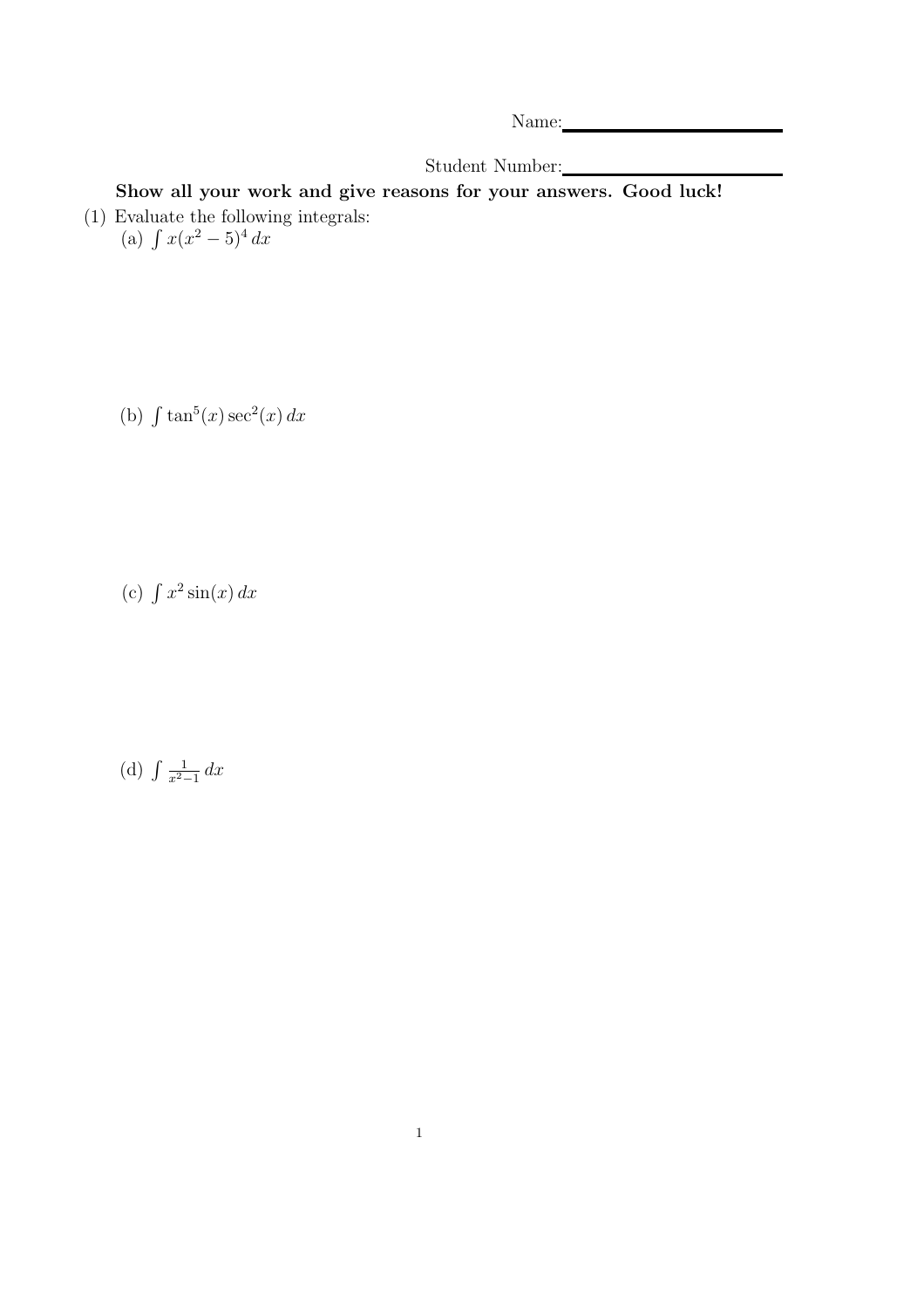(2) Use the midpoint rule and a partition using 4 intervals  $(n=4)$  to approximate the value of the definite integral  $\int_0^1 e^{-x^2} dx$ . Estimate the error. **You do not need to** multiply and add all the numbers; just write them down!

(3) Find the area between the graphs of the functions  $y = x^2 - 2$  and  $y = x$ .

(4) Set up (but do not evaluate) an integral for the volume of revolution obtained by rotating the area bounded by the graph of  $y = sin(x)$ , the line  $y = 2$  between  $x = 0$ and  $x = 10$  about the line  $y = -5$ .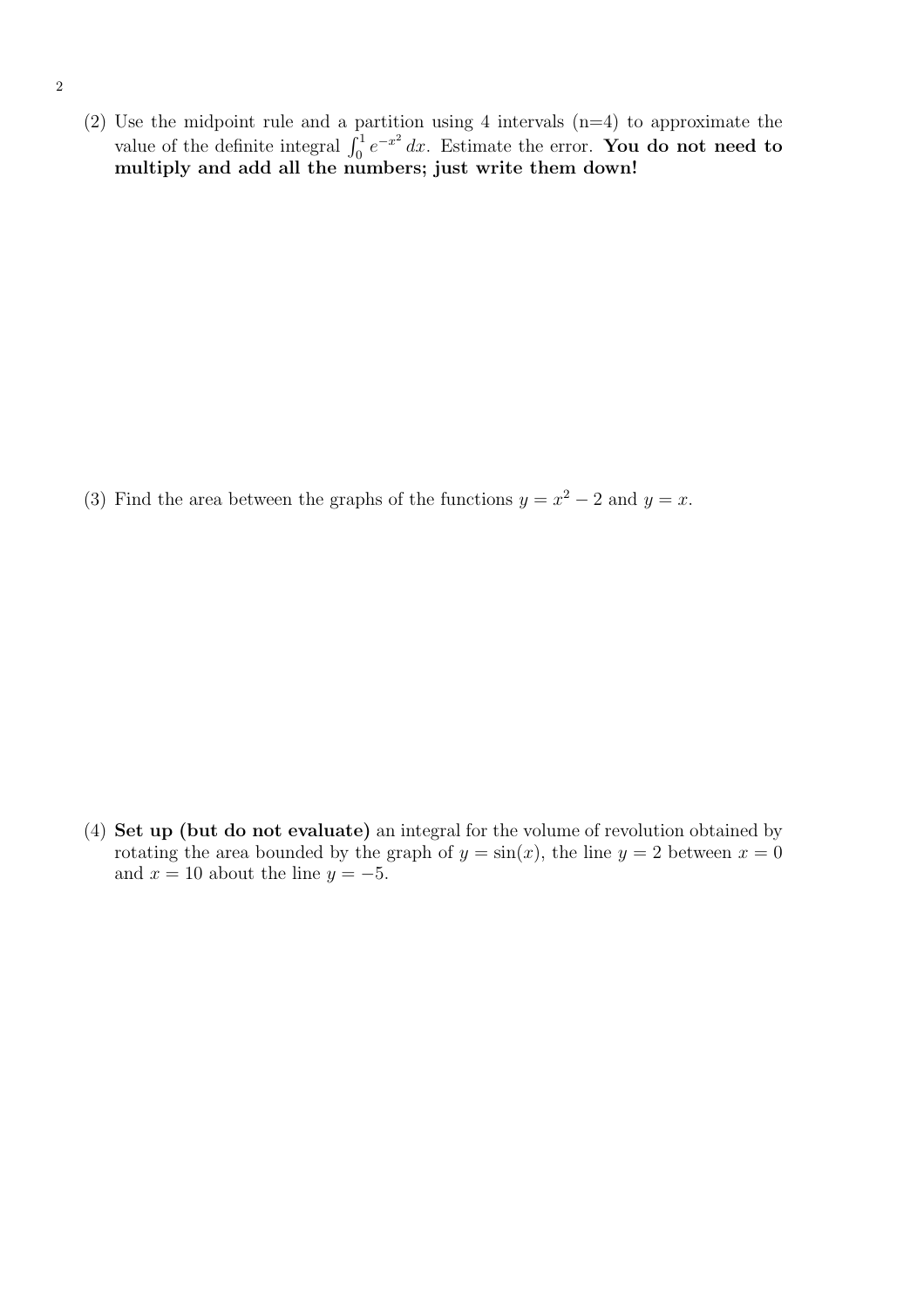(5) Find the radius and interval of convergence of the series  $\sum_{n=0}^{\infty}(-1)^n\frac{(x-5)^n}{n^2}$ 

(6) Find the MacLaurin series for the function  $f(x) = e^{-x^2}$  and use this series to give the exact answer to  $\int_0^1 e^{-x^2} dx$ . What is the error if you only add the first 4 terms of this series? (Compare this to the error in Problem 2; which method is better?)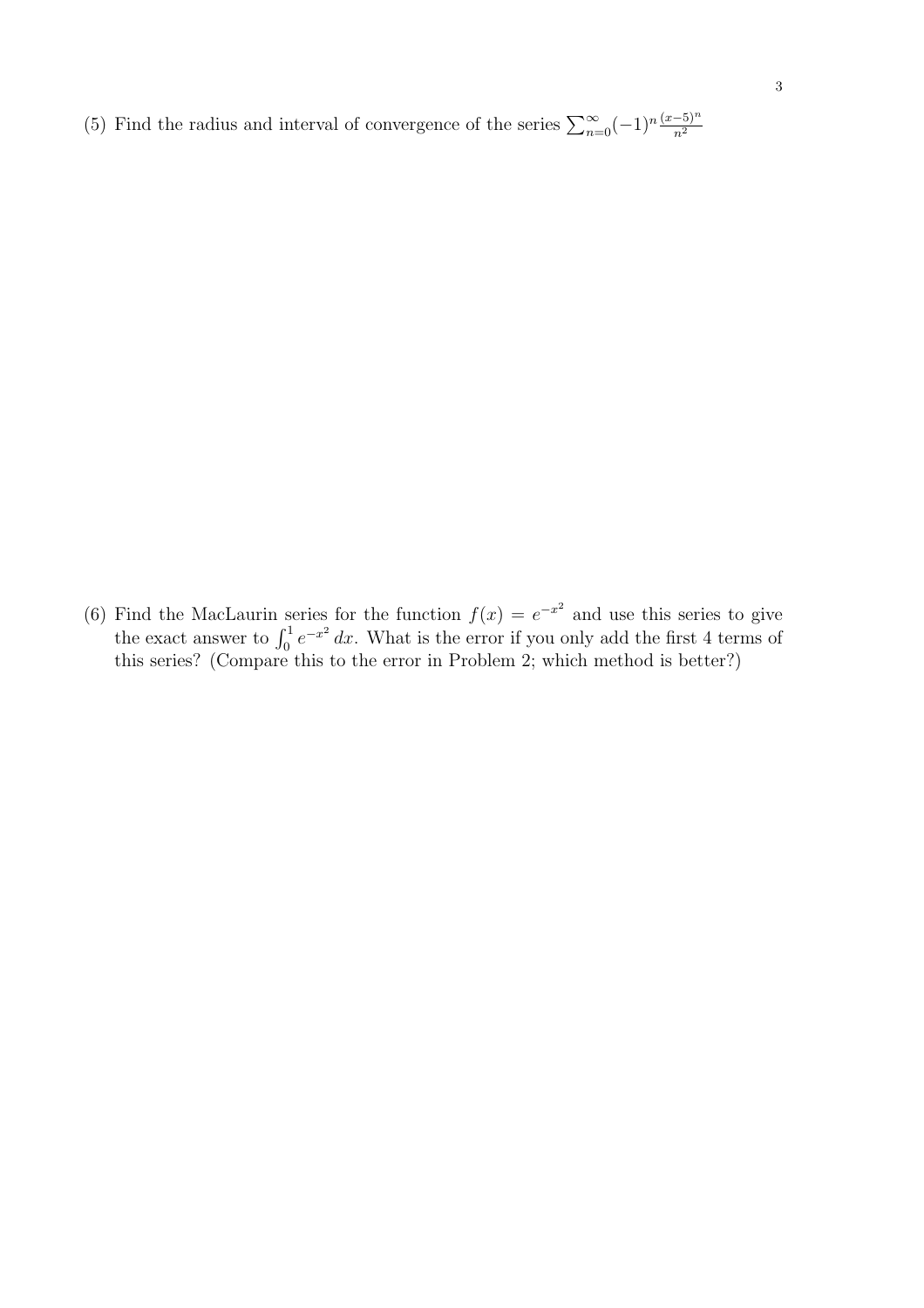(7) Find an equation for the line of intersection of the planes  $3x - y + z = 1$  and  $x - 2y + z = 2.$ 

(8) Find the equation of the plane through the point  $(-1, 1, 2)$  and perpendicular to the line  $\overline{a}$ 

$$
\begin{cases}\nx = 1 + t \\
y = 2 - t \\
z = 1 - 2t\n\end{cases}
$$

(9) Draw the graph of the function  $z = f(x, y) = 1 - \frac{1}{2}$  $rac{1}{2}x - \frac{1}{3}$  $rac{1}{3}y$ .